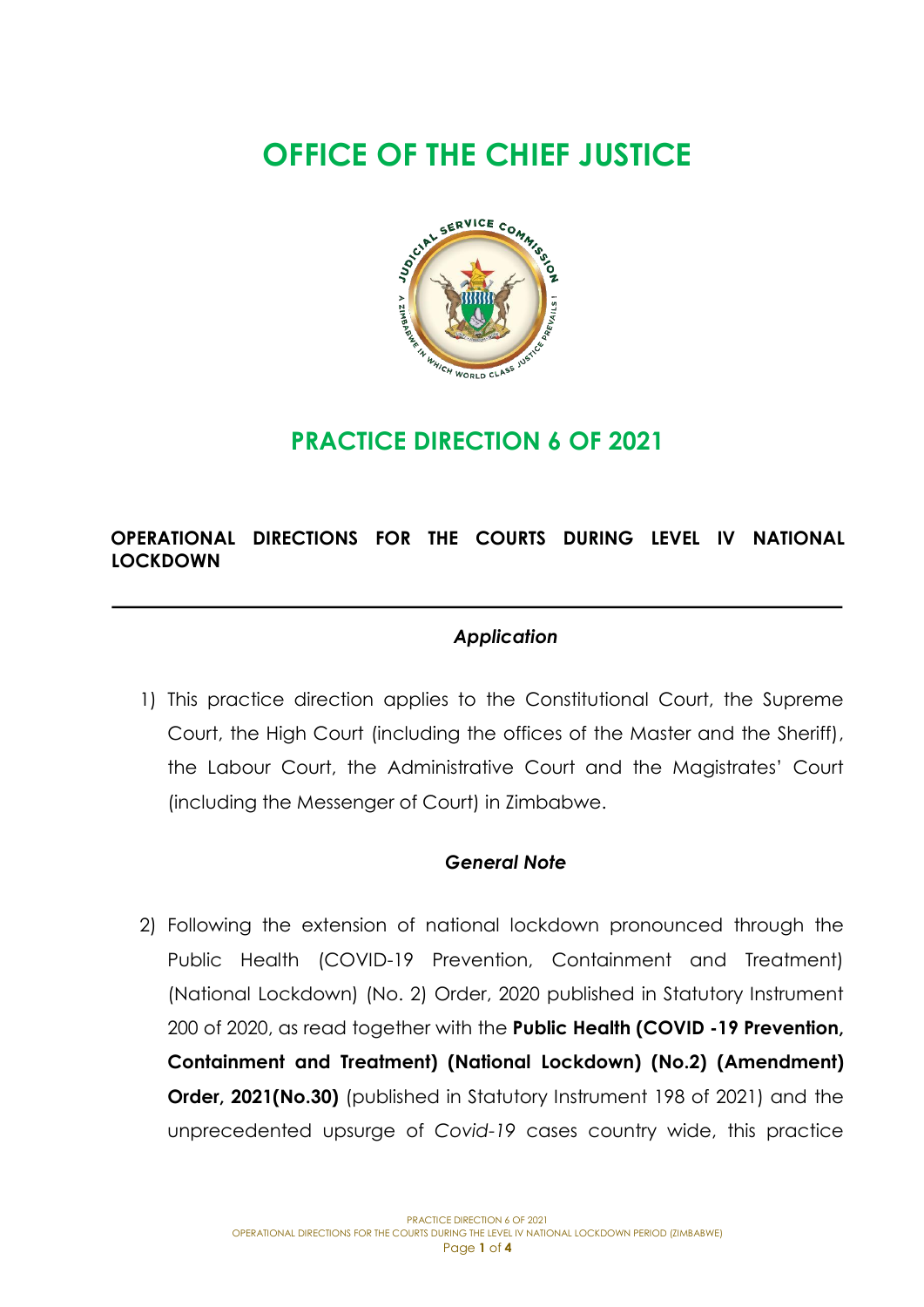direction is hereby issued to give guidance on court operations; filing of pleadings and processes; and handling of cases before the courts.

### *Court Operations*

- 3) With effect from **22 July 2021**, the filing of new cases, process, documents, pleadings and papers shall be suspended for a period up to **27 July 2021**, unless the period is earlier extended or revoked.
- 4) The limited services that will be provided by the courts are **initial remands**; **urgent applications and processes;** and **bail applications**.
- 5) The Sheriff and the Messenger of Court will be available to attend to matters that are connected or related to those filed in terms of paragraph 4 above.
- 6) Registries shall be open for litigants and legal practitioners **only** on week days, between **0800hrs** and **1500hrs** to accept process related to matters outlined in paragraph 4.

#### *Court Attendance*

- 7) Admission into court premises and offices shall **only** be granted to litigants, legal practitioners and members of the press subject to the conditions stated hereunder. They must :
	- a. be subjected to temperature checks and sanitisation of hands at entry into court premises;
	- b. wear face masks in the manner prescribed by law;
	- c. avoid person to person contact; and
	- d. maintain social distancing as prescribed by law.
- 8) Any person who does not comply with the requirements specified in paragraph 7 shall not be allowed entry into court premises or courthouse or courtroom; or shall be asked to leave the court premises or courtroom or courthouse.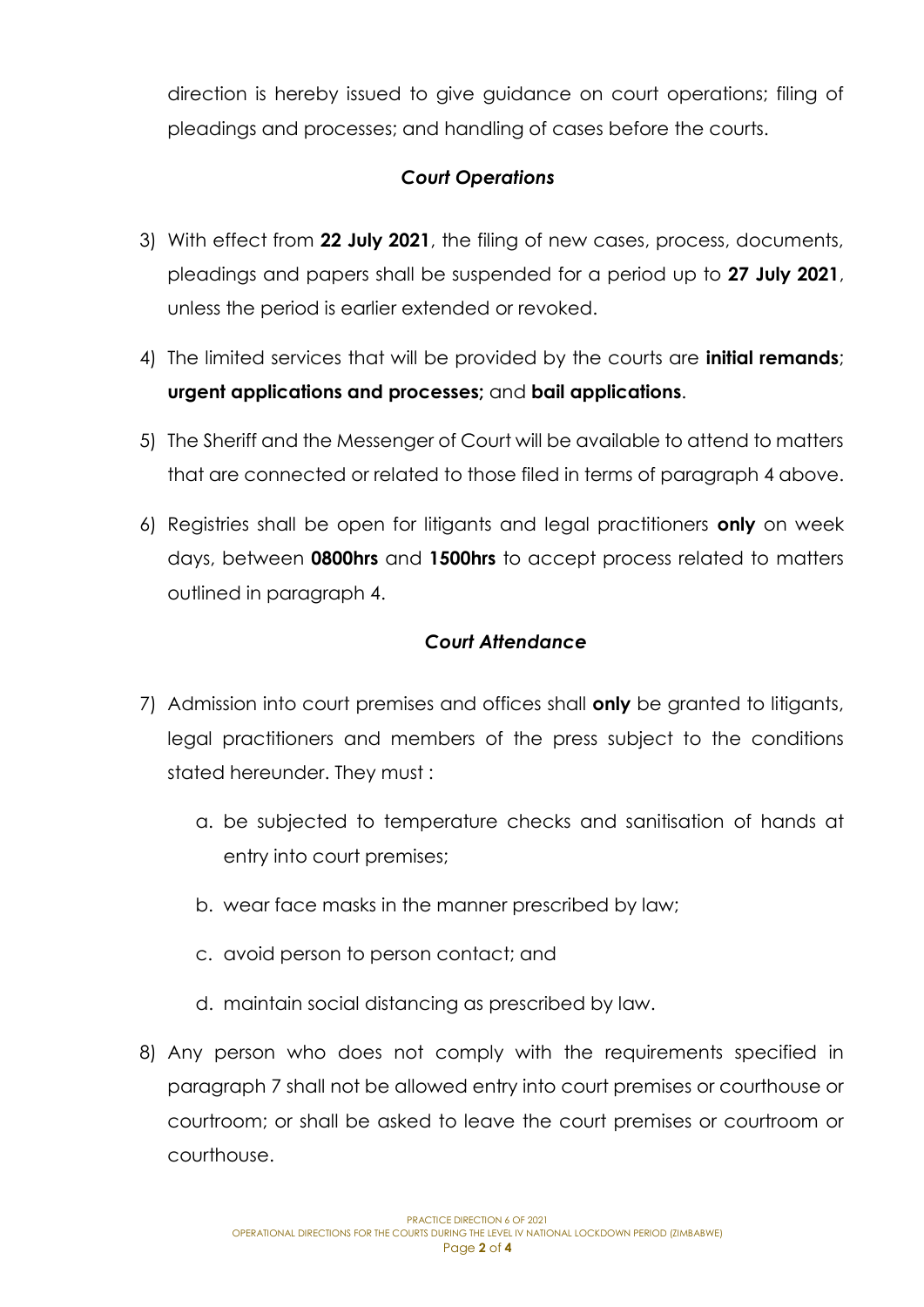#### *Dies induciae/ Prescription*

- 9) The time limited by any rule for the filing of process, pleadings, documents and papers shall be suspended for the duration of this period to contain the spread of the corona virus.
- 10) Any act required by the Rules to have been done during the period of the lockdown within a specified period of time, shall be done within the specified time limit calculated from the **27th July 2021.**
- 11) Any act which would have been due within the remaining period of a *dies induciae*, shall be due to be done within the same remaining period of the *dies induciae*, calculated from the **27th of July 2021.**

#### *Civil matters*

- 12)All pending civil cases **originally** postponed or set down on the dates shown in Column 'A' of **paragraph 15**, shall be rolled over to the dates indicated in column 'B' of **paragraph 15.**
- 13)The registrars and clerks of court of the respective courts shall reset down the matters in consultation with the parties.
- 14)The Sheriff and the Messenger of Court shall not charge the costs of serving notices of re-set down for such matters.

#### *Criminal matters*

15) All pending criminal cases **originally** remanded to the dates shown in Column **'A'** are rolled over to the dates indicated in column **'B'**:-

| Column 'A'                  | Column 'B'         |
|-----------------------------|--------------------|
| <b>Original Remand Date</b> | New date of remand |
| 22 July 2021                | 27 July 2021       |